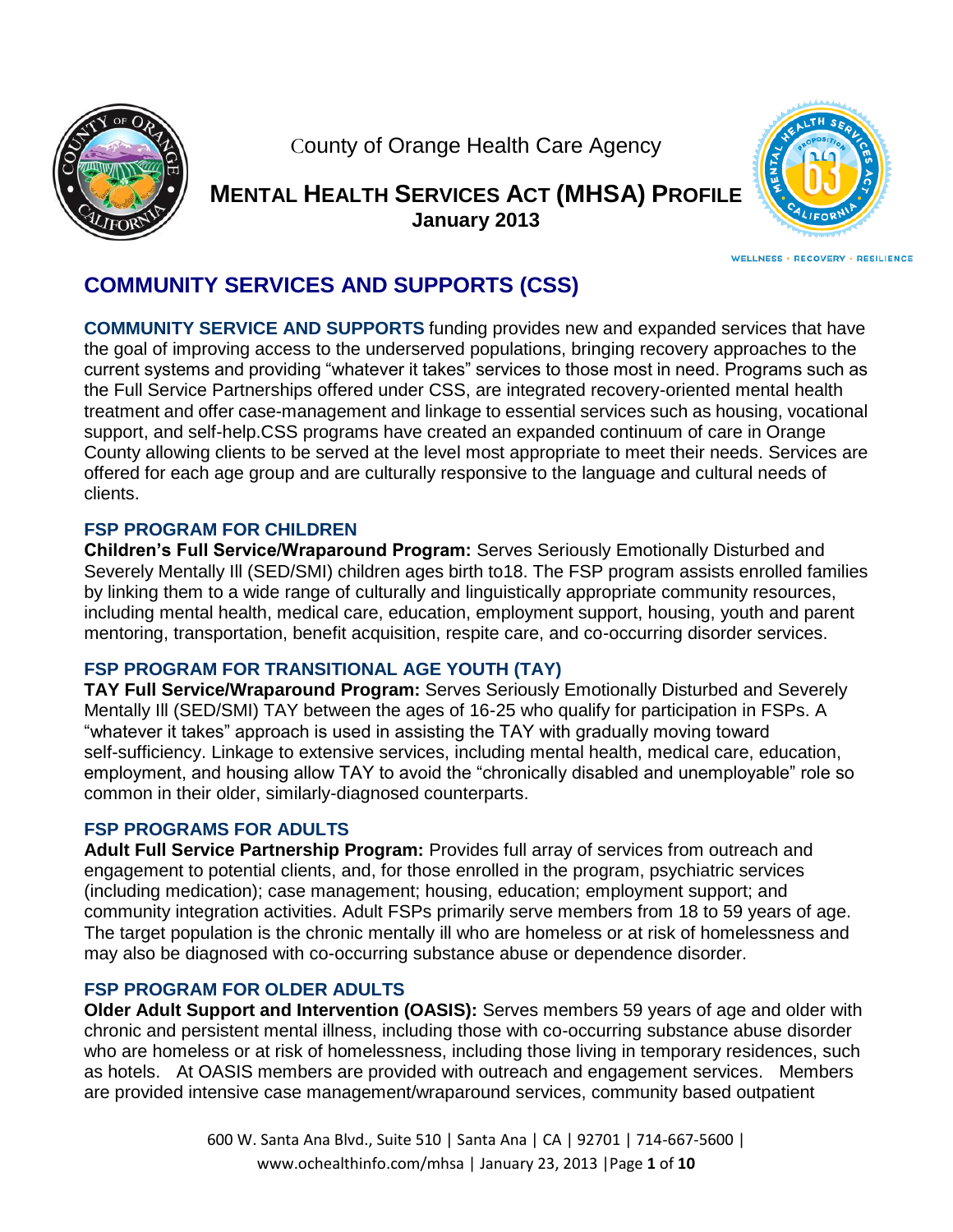services, peer mentoring, housing, assistance, meal services, links to transportation services, benefit acquisition, supported employment/ education, and links to medical services, as well as 24 hour access to provider staff.

#### **CHILDREN'S PROGRAMS (NON-FSP):**

**Children and Family Outreach & Engagement Program:** Identifies, contacts, and engages seriously emotionally disturbed (SED) children and their family members with mental illness that have historically been unserved and underserved in the traditional mental health system. Most of these individuals and families are homeless or at risk of being homeless. In addition to traditional outreach, the focus has also been on community health clinics and school partners to encourage the engagement of individuals in ethnically and linguistically diverse communities who are unfamiliar with service delivery in traditional mental health settings.

**Children's In-Home Crisis Stabilization:** To serve those youth at risk of psychiatric hospitalization, there are currently six clinicians and three family support staff who provide services on a 24-hour per day, seven day per week basis for families in crisis. The CAT links the prospective youth and their family to the Family Support Team, who may meet the family at the emergency room or in the community and provide ongoing support to the family until stable community support services are in place.

**Children's Crisis Residential Program:** Provides an alternative to psychiatric inpatient hospitalization and is a step down before returning home for adolescents who no longer meet hospitalization criteria, but whose homes are not ready for them to return. This six-bed residential program provides assessment, treatment, case management, and crisis intervention. The targeted age group is 11-17.

**Mentoring Program for Children:** This is a community-based, culturally and

linguistically-competent, and individual and family-centered program. The Mentoring Program recruits, trains and supervises diverse, responsible adults (age 21 and up) to serve as positive role models and mentors to SED children and youth who are receiving services through any Children and Youth Services (CYS) county-operated or contract program, including the Full Service/Wraparound population.

**Children's Centralized Assessment Team (CAT):** Crisis intervention services are offered 24 hours per day/7 days per week. There is a focus on reducing unnecessary inpatient hospitalizations and reducing reliance on hospital emergency rooms for children up to their 18th birthday. Staff provides crisis intervention for hospital diversions, evaluations for involuntary hospitalizations, and assists police, fire, and social service agencies in responding to psychiatric emergencies.

**Dual Diagnosis Residential Treatment:** Offers a strength-based treatment continuum that will implement evidence-based, emerging, and promising service models and interventions that incorporate the principles of recovery-oriented treatment for youth and their families. The target population for this program is culturally/linguistically diverse Seriously Emotionally Disturbed (SED) children and youth ages 12 to 18, who are dually diagnosed with serious mental illness and substance abuse (Co-Occurring Disorders) and are not participating in a Full Service Partnership.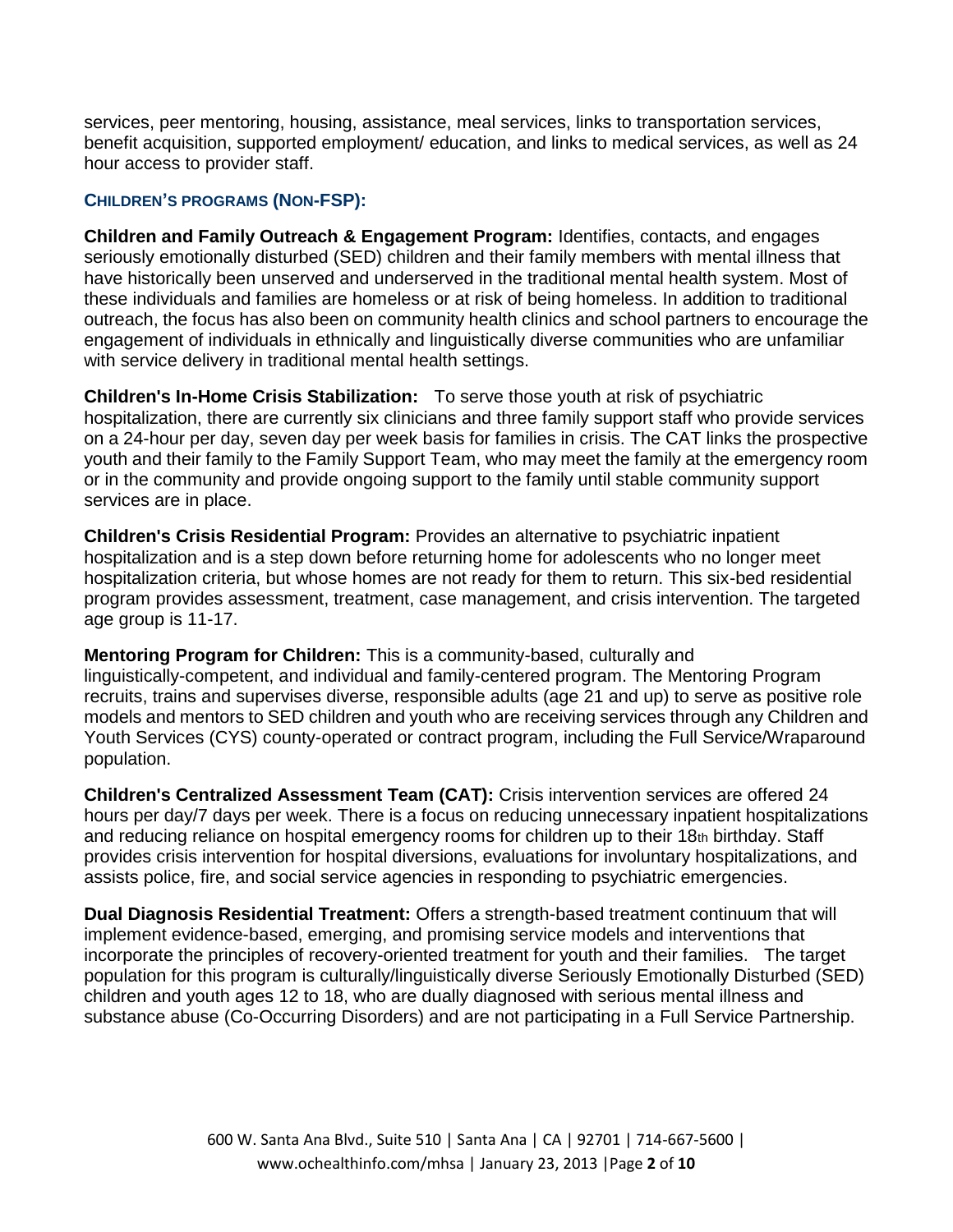## **TRANSITIONAL AGE YOUTH PROGRAMS (NON-FSP):**

**TAY Outreach & Engagement Program:** Identifies and engages Seriously Emotionally Disturbed/Seriously Mentally Ill (SED/SMI) Transitional Age Youth (TAY) who have historically been unserved and underserved in the traditional mental health system. In addition to traditional outreach, the focus has also been on co-occurring disorders, community health clinics, and community partners to encourage the engagement of individuals in ethnically and linguistically diverse communities who are unfamiliar with service delivery in traditional mental health settings.

**TAY Crisis Residential Program:** Fosters resiliency in Seriously Mentally Ill (SMI) Transitional Age Youth (TAY) in crisis by providing them and their families (if applicable) with a short-term, temporary residential resource. This program provides respite for families and also facilitates the teaching of coping strategies that reduce at-risk behaviors, peer and family problems, homelessness, and involvement with the justice system. The target population is youth between the ages of 18 and 25 who have been considered for inpatient psychiatric hospitalization but do not meet hospital admission criteria.

**Mentoring Program for Transitional Age Youth:** Provides mentoring services for serious emotional disturbance (SED) in children and youth and serious mental illness (SMI) in transitional age youth who are receiving mental health treatment services through the County of Orange Health Care Agency, Children & Youth Services (CYS) operated or contracted programs. Mentor services are initiated by the child's CYS or CYS contract agency clinician.

**TAY Centralized Assessment Team (CAT):** Provides mobile response, including mental health evaluations/assessment, for adults aged 18-25 years of age who are experiencing a mental health crisis. The focus of the program is to reduce inpatient hospitalization, avoid unnecessary incarceration, and reduce reliance on hospital emergency rooms.

**TAY Program of Assertive Community Treatment (PACT):** The program serves individuals 18-25 years of age, who have unique psychosocial needs which have not been addressed in traditional Children's or Adult Outpatient programs. The program provides medication services, individual, group, substance abuse, and family therapy as it is clinically indicated. Ĭ

## **ADULT PROGRAMS (NON-FSP):**

**Centralized Assessment Team and Psychiatric Evaluation and Response Team (CAT/PERT):** This program includes two types of services. The first is a Centralized Assessment Team (CAT) that provides mobile response, including mental health evaluations/assessment for Adults aged 18 years or older who are experiencing a mental health crisis. The focus of the program is to avoid unnecessary inpatient hospitalization or incarceration, and reduce reliance on hospital emergency rooms. The program also provides resource referral and follow-up services to ensure linkage to ongoing services. The second service, a Psychiatric Evaluation and Response Team (PERT), is a partnership with law enforcement, which includes designated police officers and mental health staff that respond to calls from officers in the field. Mental health consultations are provided for individuals in an apparent mental health crisis.

**Adult Crisis Residential Services:** The program emulates a home-like environment in which intensive and structured psychosocial recovery services are offered on a voluntary basis 24-hours a day, 7 days a week. Services include crisis intervention therapy, group rehabilitation treatment, assistance with self-administration of medications, case management, and discharge planning.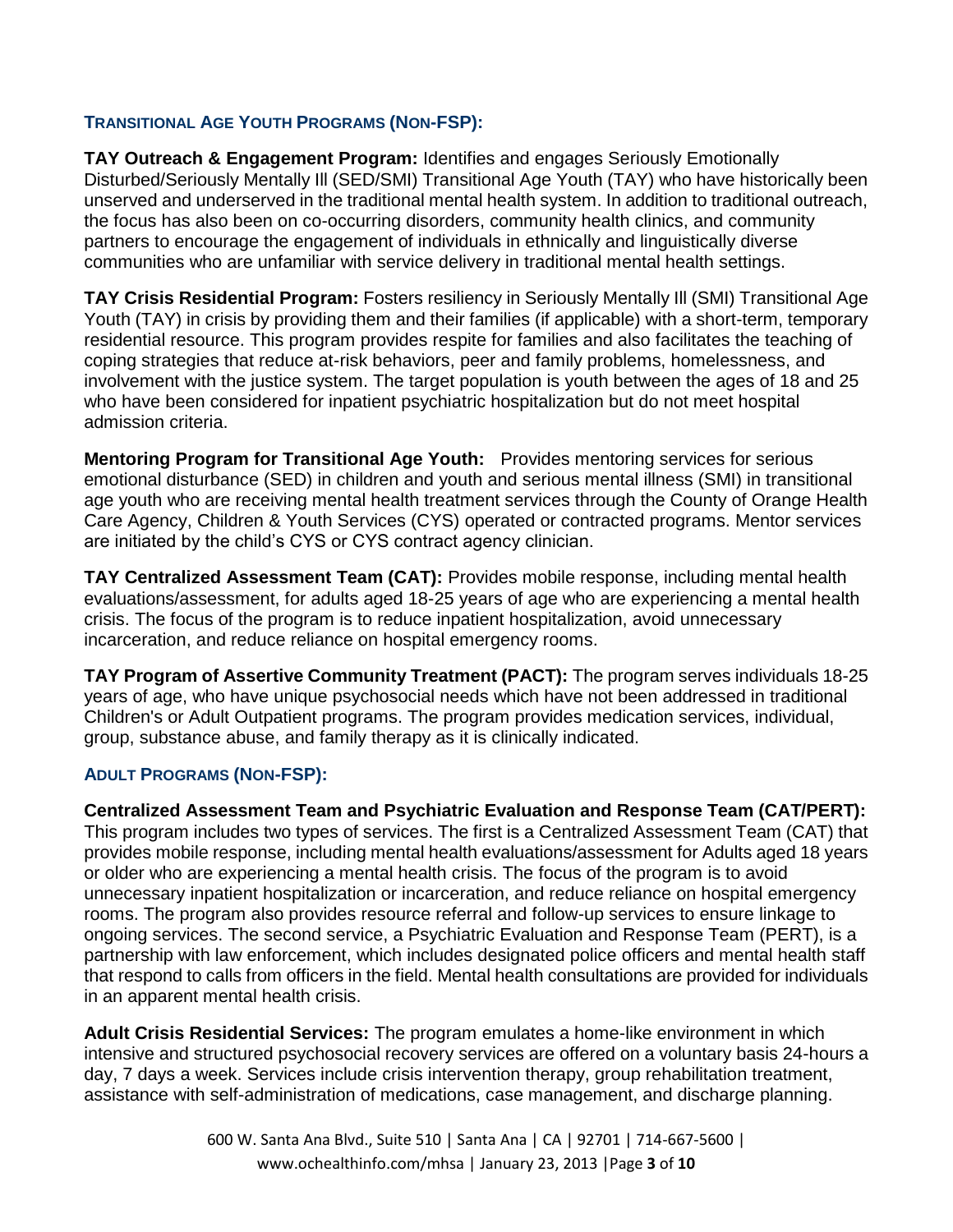**Supportive Employment Services for SMI:** This program is designed for clients who are at the stage of their recovery where they are ready and able to return to the workforce. It provides education and support to diverse adults with mental illness who require long-term job supports to obtain and maintain competitive employment.

**Adult Outreach & Engagement Services:** This program serves adults (age 18 or older) with serious mental illness and co-occurring disorders in historically unserved and underserved populations. Clients are homeless or at high-risk for homelessness and either have not already linked to services or have stopped being engaged in services. The outreach team may link a potential client to numerous services, such as benefits, counseling, medical care, dental care, and food banks, while continuing to develop trust.

**Program of Assertive Community Treatment (PACT):** Serves clients who are high-risk, high-acuity, and difficult to engage in treatment. The program provides medication services, individual, group, substance abuse, and family therapy as it is clinically indicated. The target population is chronically mentally ill consumers 18 years and older, who have a history of multiple psychiatric hospitalizations and/or incarcerations.

**Wellness Center:** Supports clients who have achieved recovery by offering a program that is culturally and linguistically appropriate, while focusing on personalized socialization, relationship building, assistance maintaining benefits, setting employment goals, and providing educational opportunities. It is grounded in the recovery model and provides services to a diverse client base.

**Adult Recovery Center Program:** Provides a lower level of care for consumers who no longer need traditional outpatient treatment, yet need to continue receiving medication and episodic case management support. This program allows diverse consumers to receive distinct, mostly self-directed services that focus on consumer-community reintegration and linkage to health care. The ultimate goal of this program is to reduce reliance on the mental health system and increase and maintain self-reliance by building a healthy network support system.

**Adult Peer Mentoring:** Focuses on the hiring process to develop a multi-cultural and multi-linguistic team. Training protocols are being developed to create a team capable of providing culturally respectful field based services to the diverse unserved and underserved adult population in Orange County.

## **OLDER ADULT PROGRAMS (NON-FSP):**

**Expanded Older Adult Recovery Services:** include medication management, nursing assessment and collaboration with primary care providers, substance abuse services, individual and family mental health services, intensive case management services, benefits acquisition, and linkage to community support services.

**Older Adult Program of Assertive Community Treatment (PACT):** services include medication management; nursing assessment; and collaboration with primary care providers, substance abuse services, individual and family mental health services, intensive case management services, benefits acquisition, linkage to community support services; and collaboration with family or significant others.

**Older Adult Peer Mentoring:** program targets some of the most common reasons for

600 W. Santa Ana Blvd., Suite 510 | Santa Ana | CA | 92701 | 714-667-5600 | www.ochealthinfo.com/mhsa | January 23, 2013 |Page **4** of **10**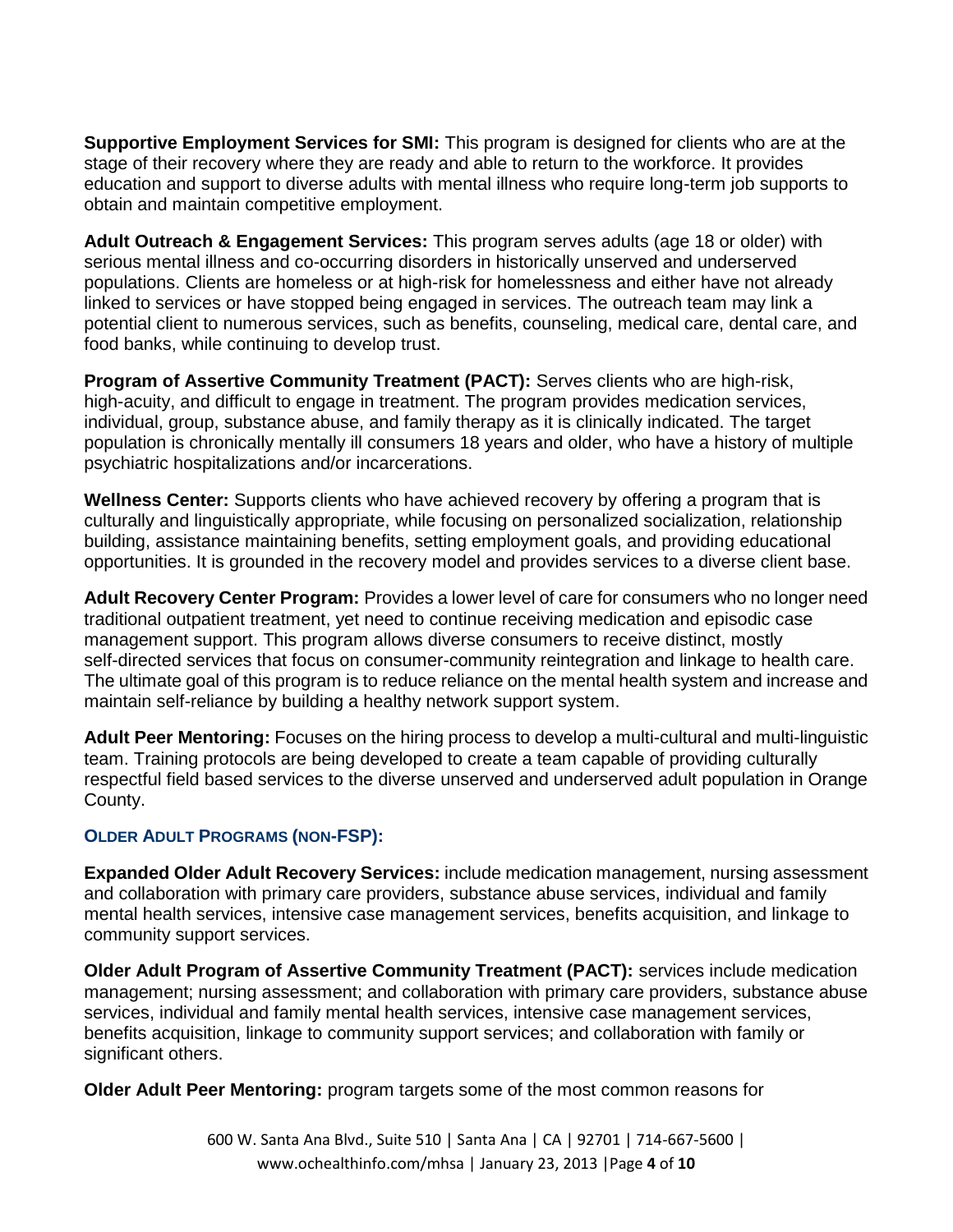decompensation and hospitalization, including interruption of medications, substance abuse-related problems, isolation, depression, and having no place to live. The program pairs qualified, culturally/linguistically competent peer consumers with individuals in certain clinical circumstances, including hospitalizations, and assists them in successfully transitioning to community living.

# **PREVENTION AND EARLY INTERVENTION (PEI)**

**PREVENTION AND EARLY INTERVENTION** funding has been used to establish a wide range of programs designed to reduce the financial burden and suffering caused by untreated mental illness. Approximately 70% of the PEI funding is spent on programs that target Children and Transitional Age Youth*.*

**Children's Support and Parenting Program (CSPP):** Serves a wide range of families whose stressors make children more vulnerable to developing behavioral health problems. Program services focus on families that have a parental history of substance abuse and/or mental illness; children living in families impacted by divorce, domestic violence, trauma, unemployment, and homelessness; children of families with active duty military family members or family members who are Veterans returning; and children living with a family member who has developmental or physical disabilities. This program focuses on reducing the risk factors for children and youth and increasing protective factors through parent training and family strengthening activities.

**Connect the Tots:** Serves families with young children, age 0-6, to promote wellness and reduce risk factors for emotional problems in children as they prepare for school. Supportive services are provided to the entire family with the goal of promoting healthy coping skills and strengthening the family's ability to meet the emotional needs of their children.

**Crisis/Suicide Prevention Hotline:** A 24-hour, toll-free suicide prevention service available to any Orange County resident, who is or knows of someone experiencing a crisis or suicidal thoughts and would like to receive immediate, confidential, culturally and linguistically appropriate, and accredited over-the-phone assistance either for themselves or someone they know. Callers who are not experiencing a crisis will be triaged and offered access to a Warm Line or other appropriate resources.

**Family Support Services**: Provides support groups, educational workshops, and family matching services to families or individuals dealing with family members of any age with behavioral health issues. Participants are matched to peer mentors and volunteer family mentors to assist them in navigating the behavioral health system in support of their family member. Parenting classes are also provided for parents/caregivers of children ages 13 and above.

**Orange County Center for Resiliency, Education and Wellness (OC CREW):** Provides multidisciplinary services to young people ages 14 to 25, who are experiencing their first episode of psychosis. The intent of this program is to reduce the duration of untreated psychosis (DUP) for young people with Schizophrenia or Schizophreniform Disorders to improve long-term prognosis.

**Orange County Post-Partum Wellness (OCPPW):** Provides early intervention services and short-term mental health treatment for new mothers in Orange County, up to one (1) year postnatal, experiencing mild to moderate postpartum depression.

**Outreach and Engagement Collaborative:** Provides mental health preventative services to the unserved and underserved mentally ill population. It is designed for those people who have had life

> 600 W. Santa Ana Blvd., Suite 510 | Santa Ana | CA | 92701 | 714-667-5600 | www.ochealthinfo.com/mhsa | January 23, 2013 |Page **5** of **10**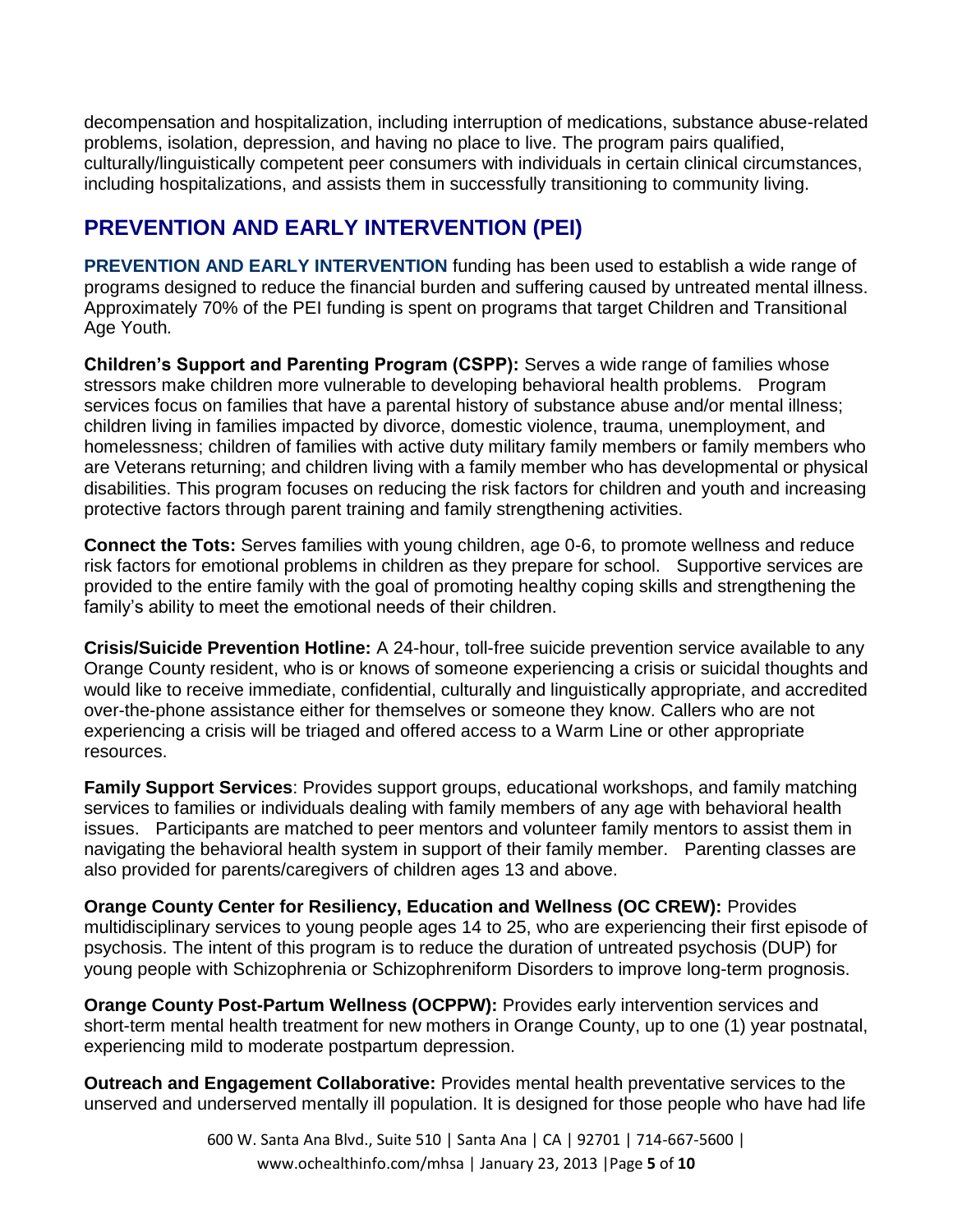experiences that may make them vulnerable to mental health problems, but who are hard to reach in traditional ways because of cultural or linguistic barriers.

**Parent Education and Support Services:** Provides parent education classes using the Community Parent Education Training (COPE) model aimed at improving parenting skills for parents/caregivers of children ages 0-12 years old. It is designed to address the needs of children and parents dealing with academic failure, mental health impairments, and behavioral instability. Services are provided at schools, resource centers, and community locations.

**Positive Behavioral Intervention Supports (PBIS-OCDE):** A national evidence-based program that offers a school-wide systems approach for preventing problem behaviors including, but not limited to: truancy, pervasive violence, acting out in class, negative behaviors due to limited cognitive development, and emotional stress for youth who are overwhelmed and may be experiencing anxiety or evidence of Post-Traumatic Stress Disorder (PTSD). The target population is children K – 12th grade.

**Positive Behavioral Intervention Supports (PBIS-UCI):** The University of California, Irvine – Child Development Center offers a program for children K-6 on Positive Behavioral Interventions services that include academic support, social skills development, parent training and academic transitional support services.

**ReConnect–Socialization Program:** Serves adults and older adults who may be isolated but are experiencing the onset of serious psychiatric illness, particularly of those appearing later in life, including depression. The program brings trained, friendly culturally/linguistically competent visitors to the homes of isolated adults and older adults with the task of decreasing the sense of isolation those individuals may feel and increasing opportunities for them to socialize with others.

**Risk Reduction, Education and Community Health (REACH) – Outreach and Engagement Team:** Provides mental health and wellness activities to adults in Orange County who are homeless/at risk for homelessness/in transitional housing, and who are at risk of mental illness and/or behavioral health problems. The primary goal is to introduce and/or enhance healthy coping skills and support access to all community services.

**Stigma Reduction:** A community-based program in which performance arts are used as a medium to reach out to community members at r community sites for the purposes of increasing community (a) awareness about the prevalence of mental illness; (b) knowledge of adaptive help-seeking behavior; (c) awareness of mental health resources in the community; and (d) tolerance and compassion toward persons with a mental illness.

**Stop the Cycle:** Serves a broad range of families from different backgrounds whose family members' actual or potential involvement in the juvenile justice system makes them more vulnerable to behavioral health programs. This collaborative program with probation focuses on reducing the risk factors for children and youth and increasing protective factors through parent training and family strengthening activities.

**Stress Free Families:** This program works collaboratively with Social Services Agency by providing resources and early mental health interventions to address risk factors for social and emotional problems in "stressed families" who have been investigated for child abuse/neglect. Families are referred directly from the Social Services Agency.

> 600 W. Santa Ana Blvd., Suite 510 | Santa Ana | CA | 92701 | 714-667-5600 | www.ochealthinfo.com/mhsa | January 23, 2013 |Page **6** of **10**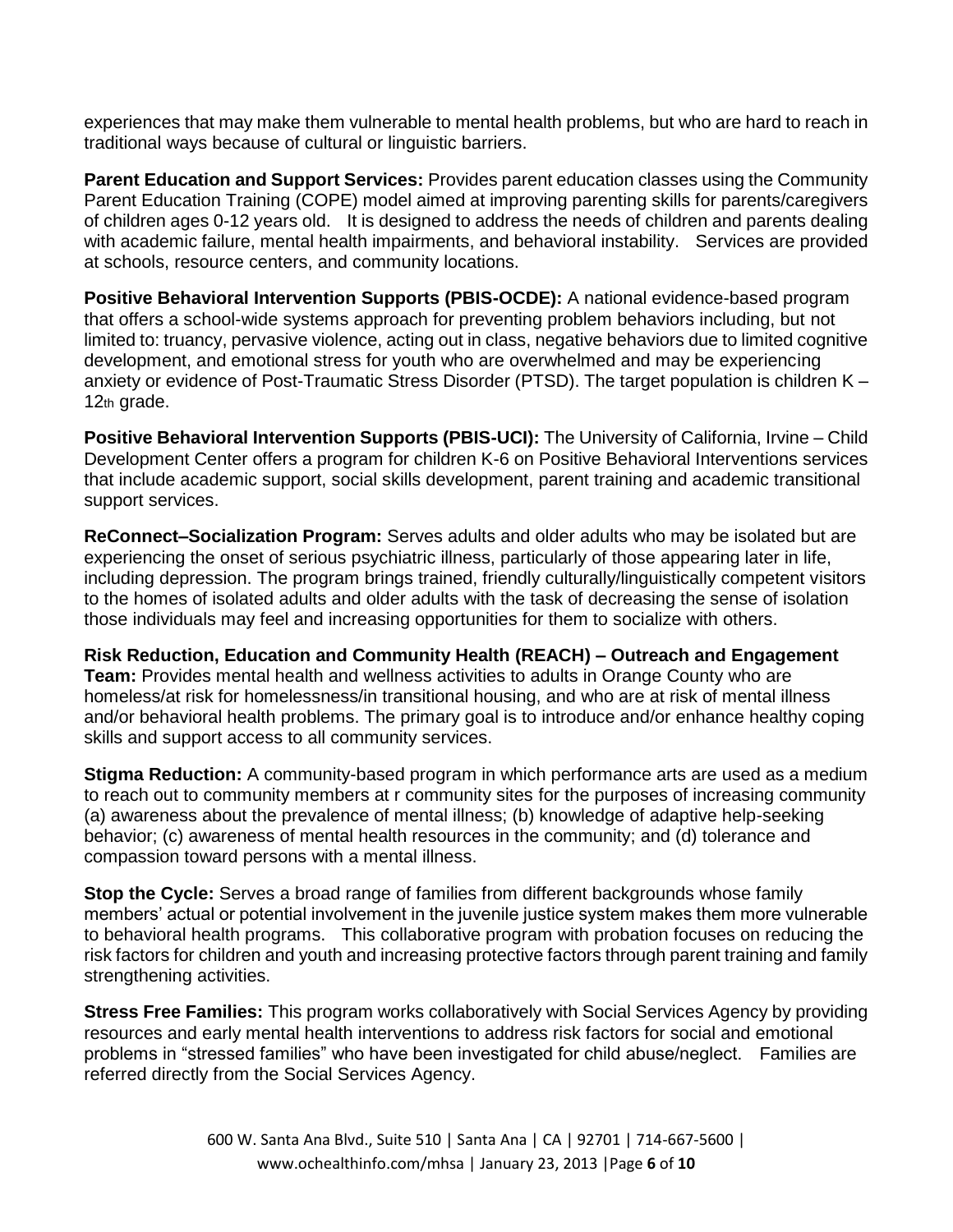**Survivor Support:** This program provides support for those who have lost a loved one to suicide and educates the community on suicide prevention and intervention. These services include outreach, crisis support, bereavement groups, individual support, and training.

**Training in Physical Fitness and Nutrition:** This program provides individualized fitness programs to address the physical needs of participants. Education classes/workshops on nutrition and wellness topics are offered to enhance fitness goals.

**Transitions:** A classroom-based educational series consisting of interactive educational classes, based on curriculum that has been shown to be successful in strengthening students' healthy coping skills while reducing risk behaviors. "Transitions" is designed to help teenagers successfully meet the challenges taking place as they transition into high school and to help prevent school failure, behavioral problems, violence, and high risk behaviors among at-risk students entering high school.

#### **Veterans Services:**

- Court Services Programs provide screening, assessment, and case management to court-assigned veterans who are in need of professional behavioral health support. Veterans are connected to the Veteran Administration resources for claims, or health care, and to the Veterans Centers. Referrals and linkages are made to community resources that provide services and treatment to military veterans and their families.
- Drop Zone: is a collaborative set of services that has been paired with Santiago Community College and the Prevention & Intervention Division of Orange County Health Care Agency (OCHCA)-Behavioral Health Services (BHS). Some of the direct interventions available include screening, assessment, case management, and veterans' groups. Participants may be case managed and are referred and linked to appropriate community resources.

**Violence Prevention Education (VPE):** This program reduces children's exposure to violence in the school, community, home and/or peer group. VPE is integrated into the curriculum to mitigate a student's risk of development of mental illness and school failure.

**Warm-line Network Services:** Consists of non-crisis, peer support services for individuals and family members. The network operates evenings and weekends, providing confidential, culturally competent emotional support, mostly via telephone, to teens, seniors, parents, and other populations with special needs.

**Youth as Parents:** A program designed to enhance the health, social, economic, and educational well-being of pregnant and parenting adolescents and their children. Built on a comprehensive case management model, the program works to assess client strengths and to link clients to services in an effort to promote positive pregnancy outcomes, effective parenting, and socio-economic independence.

## **WORKFORCE, EDUCATION AND TRAINING (WET)**

The WET programs continue to provide a variety of trainings to the community, including, but not limited to: Cyber-bullying, Complex PTSD, Sexting, Transformed Supervision, Crisis Intervention for Law Enforcement, Maintaining Healthy Boundaries—A Clinical Guideline, Adolescent Brain Development, Child Abuse, Elder Adult Abuse, Understanding Co-Occurring Disorders and ASAM Placements, Back to work on SSI/SSDI, Trauma-Focused Cognitive Behavior Therapy, Gender Competency: Working with Young Men, Health and Wellness plus Smoking Cessation Training,

> 600 W. Santa Ana Blvd., Suite 510 | Santa Ana | CA | 92701 | 714-667-5600 | www.ochealthinfo.com/mhsa | January 23, 2013 |Page **7** of **10**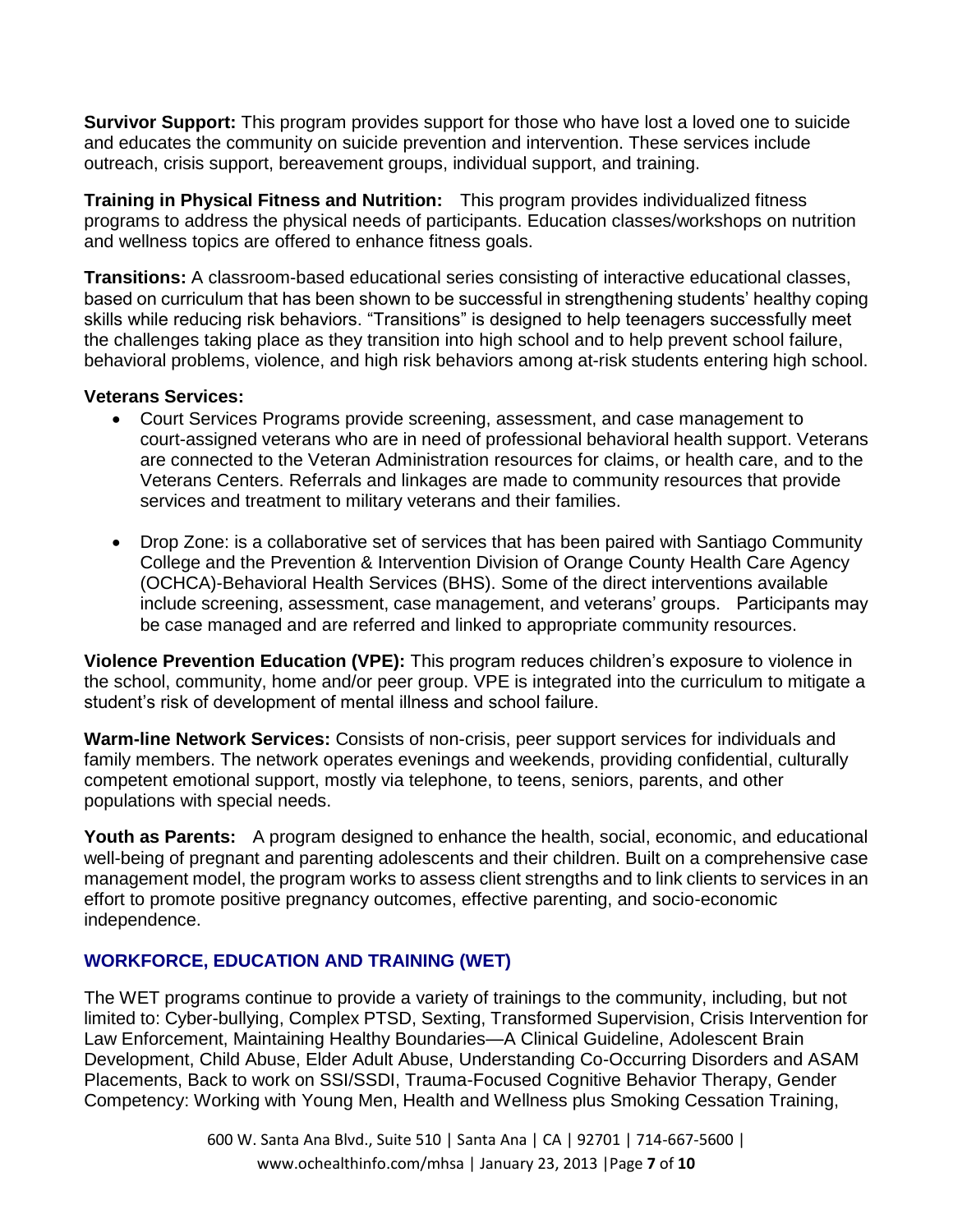Grief and Acceptance Training, Immersion training, Residential care issues, Integration of Spirituality and Behavioral Health trainings and conference, Poverty 101 training, Human Trafficking, Eliminating Disparities and Disproportionality in Health and Human Services, Mental Health First Aid, Clinical Supervision, and Law and Ethics.

The WET program hosts and/or is a sponsor to a number of conferences throughout the year, including Raise Foundation's 18th Annual Meeting of the Minds Conference, Crisis Intervention Training (CIT) Conference, Institute for Peer Services Conference, 4th Annual Transitional Age Youth Conference, 2nd Annual Eliminating Racial Disparity & Disproportionality Conference, Veterans Conference, and Integrating Spirituality and Behavioral Health Conference.

The WET program serves as a supervision coordinator for Marriage and Family Therapist interns, Social Worker interns, Psychology interns, Psychiatric residents, Child Psychology fellows, in addition to the Neurobehavioral Testing Unit.

WET also continues to coordinate a tuition reimbursement program for already employed Behavioral Health Services team members to earn an Associate's degree, Bachelor's degree, and/or a Master's within the field of behavioral health care.

#### **INNOVATION**

**INNOVATION** funding has been used for nine pilot programs. These programs are designed as research projects to evaluate new programs and administrative arrangements for providing services. The overarching theme in the Innovation programs is to evaluate the use of peers in providing services. Some of these programs are operational and some are still in development. During the planning process for FY 13/14 eight additional Innovation Projects were identified as possible programs to be implemented with new Innovation funding, but have not yet been approved. The previously approved projects are listed below.

**Project 1 Integrated Community Services (ICS):** Provides mental health care at primary medical care community clinics and psychiatric consultation to primary care physicians on prescribing medication. ICS provides two different approaches to integrating physical health, mental health and alcohol/substance abuse treatments.

**Project 2 Collective Solutions:** This project is designed to provide support and assist families in learning, as soon as possible, about the support services that are available to families that have a loved one with mental illness.

**Project 3 Volunteer to Work:** This project is a community-based, consumer-run program that uses trained consumer mentors to support, role-model, and assist individuals in finding volunteer opportunities that match their unique skills and goals and that are likely to lead to employment.

**Project 4 OC Acceptance through Compassionate Care, Empowerment, and Positive Transformation (O.C. ACCEPT):** The program assists LGBTQI youth and their families who are in need of mental health services. Peers provide home visits to engage and assist in obtaining services for isolated high-risk individuals from the LGBTQI community in Orange County.

**Project 5 OC 4 Vets: Provides one centralized contact/place for community providers to** collaboratively interact to educate each other and to maximize access to services needed by veterans.

**Project 6 Community Cares Project:** Has established a network of private mental health providers

600 W. Santa Ana Blvd., Suite 510 | Santa Ana | CA | 92701 | 714-667-5600 | www.ochealthinfo.com/mhsa | January 23, 2013 |Page **8** of **10**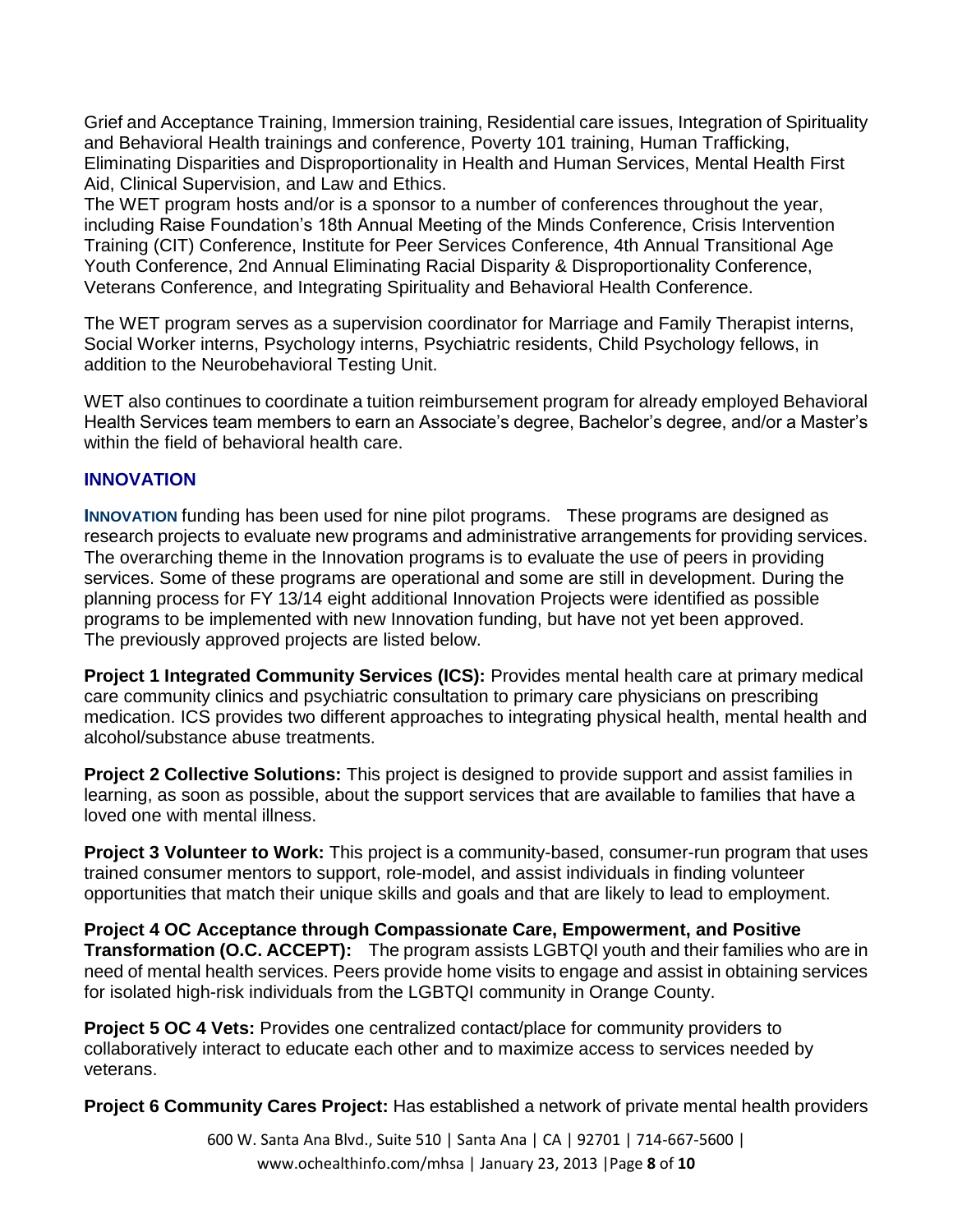that offers pro-bono services to individuals that suffer from mild to moderate symptoms of anxiety or depression and can't afford to pay for mental health services The program uses trained consumers and family members to provide outreach services to make this system available to those in need.

**Project 7 Project Life Coach:** This is a program for underserved individuals, with a focus on those who are monolingual or Limited English Proficiency Latino, Iranian, and Asian/Pacific Islanders with mental illness. The goal is to help such mental health consumers to gain employment at local ethnic businesses as a method of maintaining or developing their integration within the community in which they live.

# **Project 8 Training to Meet the Mental Health Needs of the Deaf Community:**

This project utilizes an existing accredited mental health worker certificate training program to train individual consumers and family members from the deaf community using ASL as the primary language. An expected outcome is to increase the number of Deaf and Hard of Hearing clients accessing care and improve the quality of existing services.

**Project 9 Brighter Futures:** This project provides brief behavioral intervention services to families of children ages 6 to 12, master's level therapists trained paraprofessional consumers and family members. Using paraprofessionals to provide linkages and services, and to intervene earlier in the diagnostic process is expected to improve treatment outcomes, reduce disparities, and increase access to services.

## **HOUSING**

# *Built or in Pre-Construction Built or in Pre-Construction*

The following apartment buildings have been constructed or are in pre-construction stages/activities using MHSA Housing Program funding, along with other types of funds.

**Diamond Apartment Homes:** 

25 unit apartment building, 24 MHSA one and two bedroom apartments; located in Anaheim; **Adults** 

**Doria Apartment Homes:** 

10 MHSA units within a 60-unit apartment development; located in Irvine; Construction completed and units leased September, 2011; Adults

- **Avenida Villas Apartments:**  29-unit apartment building; located in Anaheim (unincorporated); Adults Construction began early 2012; leasing almost completed, January 2013.
- **San Clemente Seniors:**  15 MHSA units within a 76-unit apartment building in San Clemente; Older Adults

## *Projects Under Review*

**Shared Housing**:

1 to 3 MHSA shared housing dwellings in Orange, Anaheim, and a location TBD; TAY and Adults